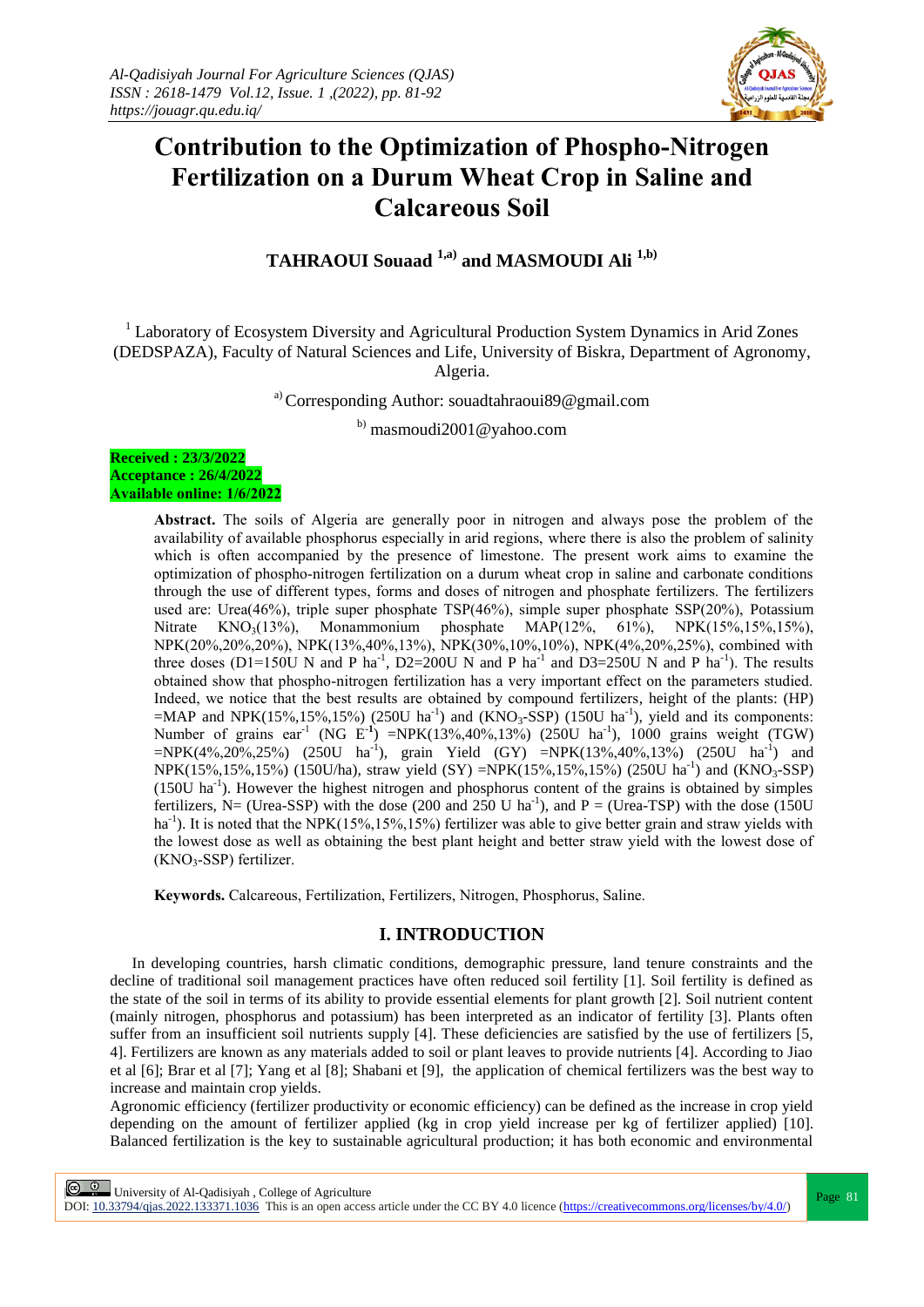

impacts. However, imbalanced fertilizers use leads to lower economic yields and increased threat to the environment [11].

In Algeria, the arid zone represents nearly 95% of the national territory, 80% of which is in the hyper arid domain [12]. According to Taffouo et al [13], the degradation processes of arid and semi-arid regions are the depletion of soils in mineral elements and their salinization. The problem of soil salinity leads to the insolubilization of many elements essential to the plant, and soil fertility is greatly reduced [14]. Therefore, reasoned fertilization remains at present the most effective way for obtaining optimal productivity [15, 16 and 17]. The problem of soil and water salinity is a major factor limiting cereal yields [18, 19 and 20]. On the other hand, cereals express high requirements for nutrients, especially at the growth and grain formation stages [21]. In addition, the majority of agricultural soils in Algeria is limestone [22] and have an adverse influence on the physic-chemical properties, in particular the availability and absorption of mineral elements necessary for plant life [23]. When Phosphorous fertilizer is added to calcareous soils, a series of fixation reactions occur and gradually decrease its solubility and eventually its availability to plants [24]. Limestone affects the pH of the soil which in turn influences phosphorus assimilation [25] by forming insoluble Ca-P which is considered the main factor of phosphorus unavailability [26]. A good technical itinerary of fertilization based on the use of acidifying fertilizers, chemical forms offering good bioavailability, the fractionation of the intakes and the balance of the formulas, will make it possible to optimize the fertilization to achieve high yields [21].

In this context, the present work, which aims to examine the optimization of phospho-nitrogen fertilization on a durum wheat crop in saline and carbonate conditions by the use of different types, forms and doses of nitrogen and phosphate fertilizers.

# **II. MATERIALS AND METHODS**

#### **Experimental Details**

The experiment was conducted during the agricultural season (2018/2019) at the Department of Agricultural Sciences of Biskra University.

The study involved a durum wheat variety known as Mohammed ben Bachir (MBB) which is a genealogical selection of a local population. This variety is highly appreciated on the highlands of Eastern Algeria. The tested seeds have a germinative faculty of 98%.

The experimental run was carried out in plastic vegetation pots, with a capacity of 12 kg, and a diameter of 30 cm, whose bottom is lined with gravel to ensure good drainage. The pots are filled with silty-clay texture, taken from the experimental field of the Department of Agricultural Sciences of Biskra University. Physical-chemical analyses of the soil were carried out before the beginning of the experiment. The physico-chemical characteristics of the soil are summarized in the following table:

| <b>Measurement</b>                                  |       |  |  |  |  |
|-----------------------------------------------------|-------|--|--|--|--|
| Electrical conductivity (ms $m^{-1}$ ) (1:5)        | 2.83  |  |  |  |  |
| pH                                                  |       |  |  |  |  |
| Total $CaCO3(\%)$                                   |       |  |  |  |  |
| Active CaCO <sub>3</sub> $(\%)$                     | 16.54 |  |  |  |  |
| Organic matter $(\%)$                               |       |  |  |  |  |
| Total Nitrogen (%)                                  | 0.083 |  |  |  |  |
| Available phosphorus (ppm) (Joret – Hébert Methode) |       |  |  |  |  |
| Granulometry (%)                                    |       |  |  |  |  |
| - Coarse sand                                       | 13    |  |  |  |  |
| - Fine sand                                         | 6     |  |  |  |  |
| - Coarse silt                                       | 26    |  |  |  |  |
| - fine silt                                         | 27    |  |  |  |  |
| - Clay                                              | 28    |  |  |  |  |

**TABLE 1.** Results of physico-chemical soil analyzes**.**

#### **Treatments and Experimental Layout**

 The study is based on the use of two types of phospho-nitrogen fertilizers: simple and compound in different forms: Urea (46%) (NH<sub>2</sub>–CO–NH<sub>2</sub>), triple super phosphate TSP (46%) (Ca(H<sub>2</sub>PO<sub>4</sub>)<sub>2</sub>.H<sub>2</sub>O), simple super phosphate SSP (20%) (Ca(H<sub>2</sub>PO<sub>4</sub>)<sub>2</sub>+CaSO<sub>4</sub>), Potassium Nitrate (KNO<sub>3</sub>) (13%), Monoammonium phosphate MAP ((NH<sub>4</sub>) H<sub>2</sub>PO<sub>4</sub>) (12%, 61%), NPK (15%, 15%, 15%), NPK (20%, 20%, 20%), NPK (13%, 40%,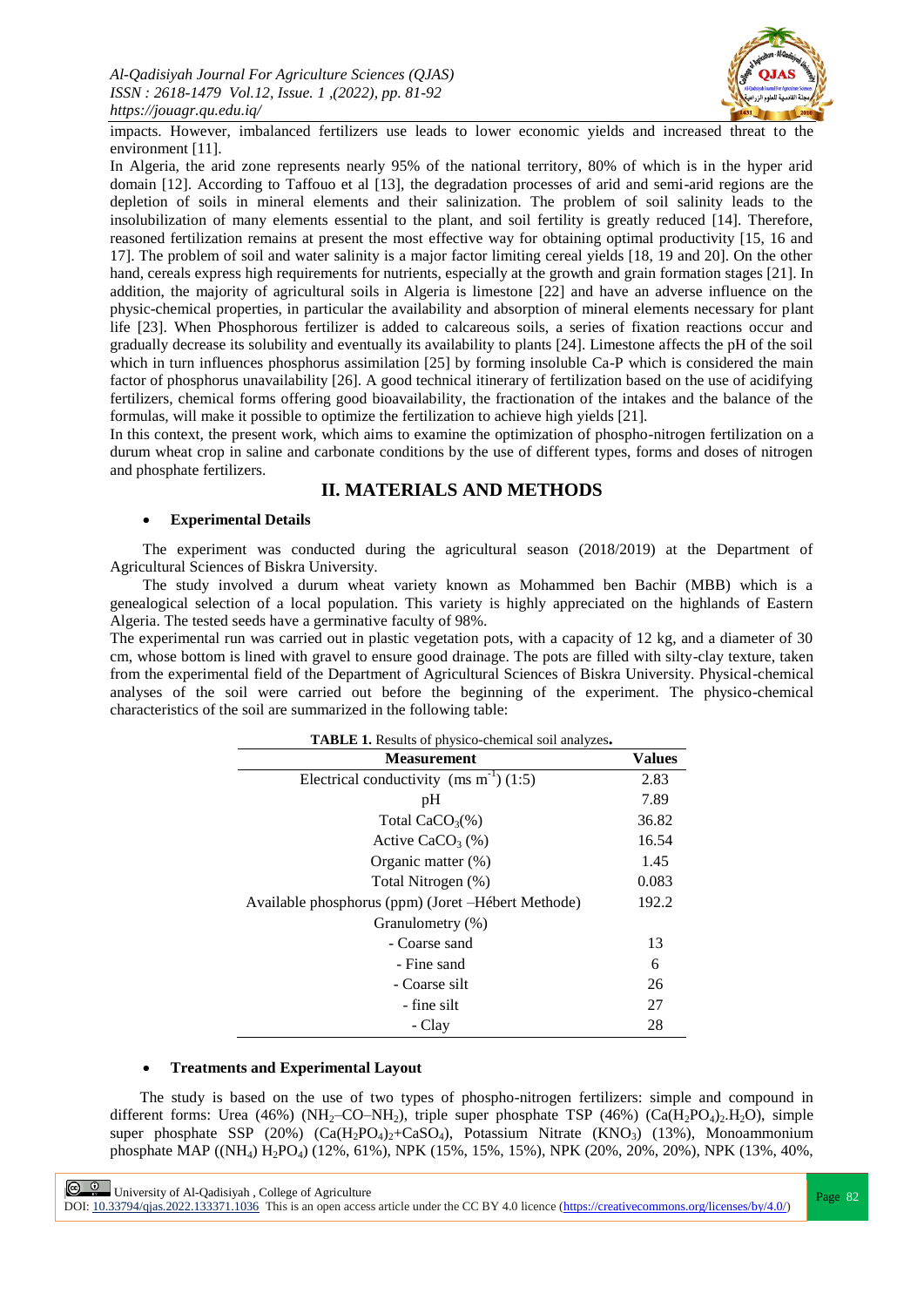

13%), NPK (30%, 10%, 10%) and NPK (4%, 20%, 25%). We used potassium sulphate  $(K_2SO_4)$  as a potassium fertilizer with a dose of  $85U K$  ha<sup>-1</sup> for all treatments.

The experimental device adopted in this study is the split plot which includes 30 treatments with three repetitions and a control C (0) with three repetitions. The treatments used (F) are ten phospho-nitrogen fertilizers: F1 (Urea\_TSP), F2 (Urea\_SSP), F3 (KNO<sub>3</sub>\_TSP), F4 (KNO<sub>3</sub>\_SSP), F5 MAP (12%, 61%), F6 NPK(15%, 15%, 15%), F7 NPK(13%, 40%,13%), F8 NPK(20%, 20%, 20%), F9 NPK(30%, 10%, 10%) and F10 NPK(4%, 20%,25%). Each fertilizer is combined with three doses (D1=150U N and P ha<sup>-1</sup>, D2=200U N and P ha<sup>-1</sup> and D3=250U N and P ha<sup>-1</sup>). The pots are arranged randomly, making a total of 93 pots. The treatments are given in Table 2:

|  | <b>TABLE 2.</b> Experimental treatments. |  |
|--|------------------------------------------|--|
|--|------------------------------------------|--|

|  |  |  |  | F1D1 F2D1 F3D1 F4D1 F5D1 F6D1 F7D1 F8D1 F9D1 F10D1 |
|--|--|--|--|----------------------------------------------------|
|  |  |  |  | F1D2 F2D2 F3D2 F4D2 F5D2 F6D2 F7D2 F8D2 F9D2 F10D2 |
|  |  |  |  | F1D3 F2D3 F3D3 F4D3 F5D3 F6D3 F7D3 F8D3 F9D3 F10D3 |

**Statistical Analysis**

The data collected have been statistically analyzed. Analysis of variance (ANOVA) was performed using XLSTAT software. The comparison of the means is made by the Newman-Keuls test at the 5% probability threshold which was used to assess the differences between the treatments means.

#### **III. RESULTS**

The results of plant growth, yield and its components, and the content of durum wheat in (N) and (P), obtained were analyzed by ANOVA to determine the effect of fertilizer type and fertilizer dose under saline and carbonate conditions.

**TABLE 3.** Variance analysis results for the effect of the type and dose of fertilizer on plant growth, yield and its components.

| $N(\%)$<br><b>Treatments</b> |                           | $P(\% )$                       | HP                                | $NG E-1$                               | <b>TGW</b>                                                   | ${\bf SY}$                     | GY                                                   |
|------------------------------|---------------------------|--------------------------------|-----------------------------------|----------------------------------------|--------------------------------------------------------------|--------------------------------|------------------------------------------------------|
|                              |                           |                                | (Cm)                              |                                        | (g)                                                          | $(q \, ha^{-1})$               | $(q \, ha^{-1})$                                     |
| F1(150)                      | $1,93^{bc}$               | $0,26^{\overline{a}}$          | $69,46 \overline{\text{abcdefg}}$ | $24,17^{\text{defghij}}$               | $46,6^{\text{bcedefgh}}$                                     | $67,43 \frac{\text{bcdefg}}{}$ | $24,33^{\overline{\text{cdefgh}}}$                   |
| F1(200)                      | $1,\!76^{\mathrm{cdefg}}$ | $0,\!23^\mathit{defghijkl}$    | $73,63^{ab}$                      | $29,75^{ab}$                           | 49,73 <sup>ab</sup>                                          | $74,1^{\rm abcde}$             | $27{,}51^{\rm abcd}$                                 |
| F1(250)                      | $1,\!56^{\rm hijk}$       | 0,21 <sup>m</sup>              | $70,87^{\text{abcde}}$            | $26{,}67^{\mbox{\scriptsize{abcdef}}}$ | $45,\!87^{\text{bcdefghi}}$                                  | $72,45$ <sup>abcdef</sup>      | $25,\!87^{\rm abcdef}$                               |
| F2(150)                      | $1,87^{\rm bcd}$          | $0,\!21^{ijklm}$               | $63,33^{g h i j}$                 | $22,\!58^{\rm{ghijk}}$                 | $43,\!53^\text{ghijk}$                                       | 58,78 <sup>g</sup>             | $21,\!83^{\rm efghij}$                               |
| F2(200)                      | $2,14^a$                  | $0,\!23^\mathit{defghijkl}$    | $66{,}57^{\rm defghi}$            | $25^{\text{cdefghij}}$                 | $45,53$ <sup>bcdefghij</sup>                                 | $65{,}75^{\text{bcdefg}}$      | $26,\!4^{\rm abcde}$                                 |
| F2(250)                      | $2,17^{\rm a}$            | $0,\!23^\mathit{defghijkl}$    | $71,95$ <sup>abcde</sup>          | $28,13$ <sup>abcd</sup>                | $48,9$ <sup>abcd</sup>                                       | $76,04^{\text{abc}}$           | $29,26^{ab}$                                         |
| F3(150)                      | $1,62^{\text{ghi}}$       | $0.21$ <sup>klm</sup>          | $68,03^{bcdefgh}$                 | $22,83^{\text{fghi}}$                  | $44,53$ <sup>defghij</sup>                                   | $67,\!12^\mathrm{bcdefg}$      | $19{,}86^{\rm hijk}$                                 |
| F3(200)                      | $1{,}67^\mathrm{fghi}$    | $0,\!23^\mathit{defghijk}$     | $69,69$ <sup>abcdef</sup>         | $26,67^{\mbox{\scriptsize{abcdef}}}$   | $48,67^{\rm abcde}$                                          | $74,15^{\text{abcde}}$         | $26{,}96^{\rm abcde}$                                |
| F3(250)                      | $1,89^{bcd}$              | $0.25^{bc}$                    | $61,\!91^{\rm hijk}$              | $25,33$ <sup>bcdefghi</sup>            | $45{,}27^{\mbox{\scriptsize{bcdef}}\mbox{\scriptsize{ghi}}}$ | $63{,}04^{\rm defg}$           | $18{,}17^{\mathrm{i}\mathrm{j}\mathrm{k}\mathrm{l}}$ |
| F4(150)                      | $1,44^k$                  | $0,\!22^{\mathit{defghijklm}}$ | $75,12^{\rm a}$                   | $21,\!5^{\rm ijkl}$                    | $41^{\rm jk}$                                                | $80,93^{\rm a}$                | $15{,}91^{\rm kl}$                                   |
| F4(200)                      | $1{,}61^{\rm{ghi}}$       | $0.25^{\rm b}$                 | $69,6^{\mbox{abcdef}}$            | $25,33$ <sup>bcdefghi</sup>            | $44,\!2^{\rm efghij}$                                        | $72,67^{\text{abcde}}$         | $21,64^{\text{efghi}}$                               |
| F4(250)                      | $1,81^{\rm cdef}$         | $0,24^{\rm bedef}$             | $68{,}15^{\rm bedef}$             | $27,63^{\rm abcde}$                    | $47,8^{\rm abcdefg}$                                         | $62{,}29^{\rm efg}$            | $26,35^{\text{abcde}}$                               |
| F5(150)                      | $1{,}88^{\rm bcd}$        | $0,\!22^{\mathrm{fghijklm}}$   | $66{,}28^{\rm efghi}$             | $23,\!58^{\rm efghij}$                 | $45,07^{\text{cdefghi}}$                                     | 59,39 <sup>g</sup>             | $22,99^{\text{defghij}}$                             |
| F5(200)                      | $1.7^{\rm efgh}$          | $0,\!23^\mathrm{bcdefgh}$      | $71,29$ <sup>abcde</sup>          | $26,5^{\rm abcdefg}$                   | $47,\!07^{\rm bedefgh}$                                      | $65{,}09^{\rm cdefg}$          | $22,99^{\text{defghij}}$                             |
| F5(250)                      | $1,53^{\text{hijk}}$      | $0,24^{bcde}$                  | $75,56^{\circ}$                   | $28,5^{\rm abc}$                       | $48,\!87^{\rm abcd}$                                         | $76,64$ <sup>abc</sup>         | $28{,}64^{\rm abc}$                                  |
| F6(150)                      | $1{,}98^{\rm b}$          | $0,\!21^{jklm}$                | $61,75^{ijk}$                     | $28^{\rm abcd}$                        | $45,7^{\text{bcdefghi}}$                                     | $62{,}48^{\rm efg}$            | $30.18^a$                                            |
| F6(200)                      | $1,\!74^{\rm defg}$       | $0,23^{\mathrm{cdefghij}}$     | $67{,}74^{\rm bedefghi}$          | $24,92^{\text{cdefghi}}$               | $43,8^{\text{fghijk}}$                                       | $67{,}56^{\hbox{bcdefg}}$      | $21,55^{\text{efghi}}$                               |
| F6(250)                      | $1,\!74^{\rm defg}$       | $0,\!24^{\mathrm{bcdefgh}}$    | $75,59^{\rm a}$                   | $25{,}17^{\rm cdefghi}$                | $42,\!6^{\rm hijk}$                                          | $80,08^{\rm a}$                | $20,\!29^\text{ghijk}$                               |
| F7(150)                      | $1,\!76^{\mathrm{cdefg}}$ | $0,\!22^{\mathrm{fghijklm}}$   | $64,\!51^{fghij}$                 | $22,58^{\text{ghijk}}$                 | $44,47^{\text{defghij}}$                                     | $60{,}36^{\rm fg}$             | $20,\!51^{\rm fghijk}$                               |
| F7(200)                      | $1.7^{\rm efgh}$          | $0,\!24^\mathrm{bcdefg}$       | $66,93$ <sup>cdefghi</sup>        | $26,17^{\rm abcdefgh}$                 | $45,3^{\text{bedefghij}}$                                    | $65{,}47^{\mathrm{cdefg}}$     | $23,88^{\mathrm{cdefgh}}$                            |
| F7(250)                      | $1,59^{\text{ghijk}}$     | $0,\!24^\mathrm{bcdefg}$       | $72,\!71^{\rm abcd}$              | $30,08^{\rm a}$                        | $48^{\rm abcdefg}$                                           | $75,52^{abc}$                  | $28,\!5^{\rm abcd}$                                  |
| F8(150)                      | $1,47^{jk}$               | $0,\!22^{\rm hijklm}$          | $71,\!01^{\rm abcde}$             | $25,33$ <sup>bcdefghi</sup>            | $43,\!6^\text{ghijk}$                                        | $73,73$ <sup>abcde</sup>       | $21,73^{\mathrm{efghi}}$                             |
| F8(200)                      | $1,\!66^\mathrm{fghi}$    | $0,23^{\mathrm{cdefghi}}$      | $72,93^{abc}$                     | $26,75^{\text{abcdef}}$                | $44,\!47^{\rm defghij}$                                      | $77,73^{ab}$                   | $25,33$ <sup>bcdefg</sup>                            |
| F8(250)                      | $1{,}77^{\mathrm{cdefg}}$ | $0,\!21^{ \rm klm}$            | $66{,}23^{\rm efghi}$             | $28{,}83^{\rm abc}$                    | $47,33^{bcdefg}$                                             | $66,\!11^{\mathrm{bcdefg}}$    | $27,\!8^{\rm abcd}$                                  |
| F9(150)                      | $1,88^{\rm bcd}$          | $0.21^{\rm lm}$                | $56,59^{k}$                       | $18,67^{kl}$                           | $41,33^{ijk}$                                                | $56,31^{gh}$                   | $17{,}63^\mathrm{jkl}$                               |
| F9(200)                      | $1{,}67^\mathrm{fghi}$    | $0,\!22^{\rm efghijklm}$       | $61,75^{jk}$                      | $21^{\rm jkl}$                         | $44,\!47^{\rm defghij}$                                      | $59,46^{\circ}$                | $18{,}33^{\mathrm{i}\mathrm{j}\mathrm{k}\mathrm{l}}$ |
| F9(250)                      | $1,\!54^{\rm hijk}$       | $0,\!22^\mathsf{ghijklm}$      | $67{,}45^{\rm bedefghi}$          | $23^{\text{fghij}}$                    | $49,\!4^\mathrm{abc}$                                        | $67,\!81^{\rm bcdefg}$         | $23,13^{\rm defghi}$                                 |
| F10(150)                     | $1,\!51^\mathrm{ijk}$     | $0,24^{bcd}$                   | $63,95$ <sup>fghij</sup>          | $22,42^{\text{hijk}}$                  | $41,73^{ijk}$                                                | $64{,}59^{\rm cdefg}$          | $17{,}76^{\rm i j k l}$                              |
| F10(200)                     | $1,66^{\rm fghi}$         | $0,\!24^{\mathrm{bcdefgh}}$    | $71,\!41^{\rm abcde}$             | $25,92^{\mathrm{bcdefgh}}$             | $48,\!4^{\rm abcdef}$                                        | $74,78$ <sup>abcd</sup>        | $23,\!04^{\rm defghij}$                              |
| F10(250)                     | $1,85^{\rm bede}$         | $0,\!23^{\rm cdefghi}$         | $71,33$ <sup>abcde</sup>          | $27,33$ <sup>abcde</sup>               | $52,2^{\rm a}$                                               | $73,35$ <sup>abcde</sup>       | $29,98^{\rm a}$                                      |
| C(0)                         | $1,27^1$                  | $0,19^n$                       | $56,4^{k}$                        | $18,33^1$                              | $39,27^k$                                                    | $45,76^h$                      | $14,31^1$                                            |

**Page 83**<br>
Page 83<br>
Records the 2000 10000 10000 10000 This is the state of Agriculture DOI:  $10.33794$ /qjas.2022.133371.1036 This is an open access article under the CC BY 4.0 licence (https://creativecommons.org/licenses/by/4.0/)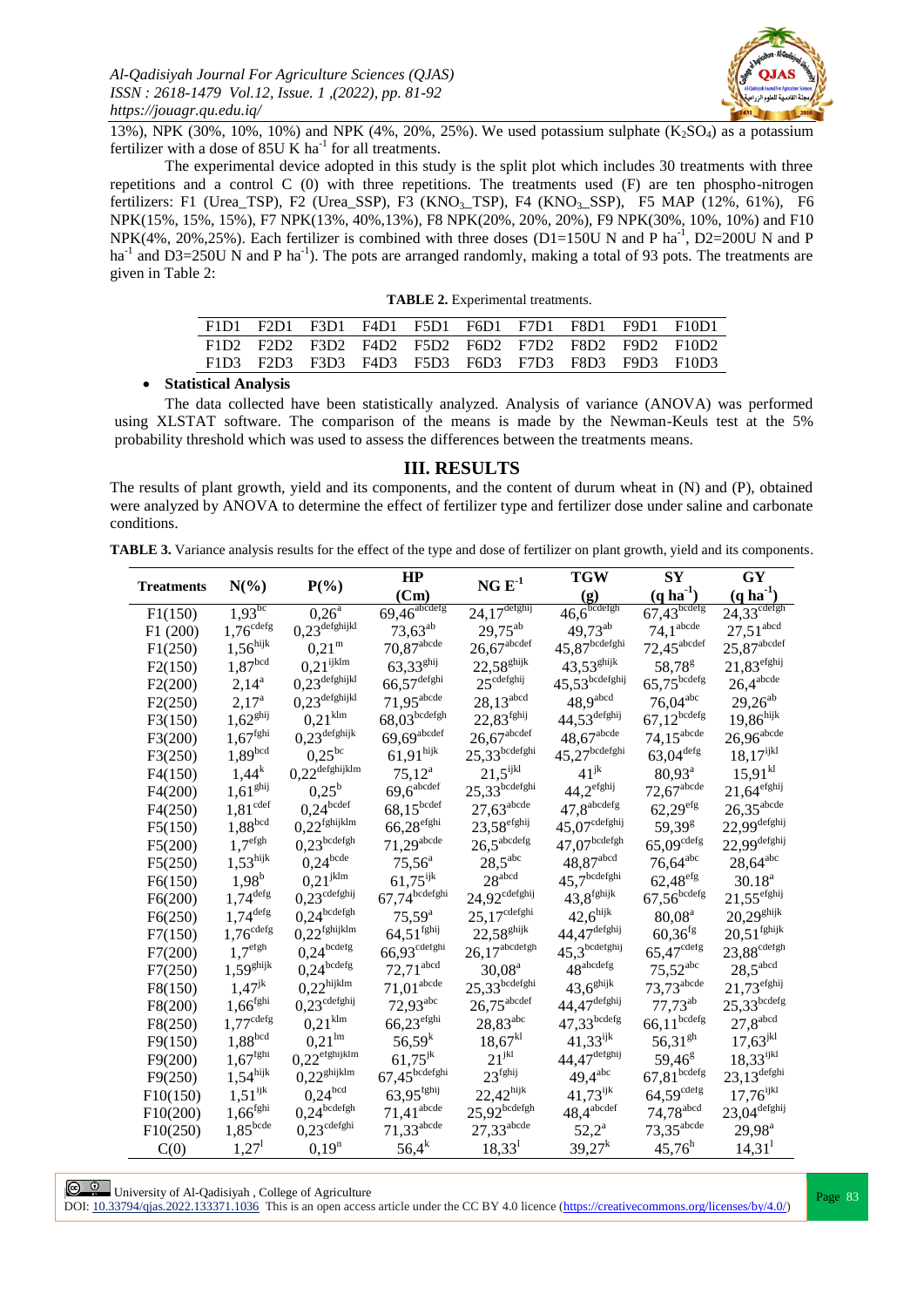

Different letters in the same column indicate the separation index of homogeneous groups by the NEWMAN - KEULS test at  $\alpha = 5\%$  threshold.

HP= height of the plants, NG  $E^{-1}$ = Number of grains ear<sup>-1</sup>, TGW= 1000 grains weight, GY= grain Yield, SY= straw yield, N  $(\%)$  = the nitrogen content of wheat, P  $(\%)$  = the phosphorus content of wheat.

#### **1. Effect of the type and dose of fertilizer on plant growth**

At the harvest stage we measured the height of the plants in order to know the effect of type and dose of fertilizer on plant growth.



**FIGURE 1.** Variation of plants height according to the type and dose of fertilizer.

Statistical analysis reveals a very highly significant effect of phospho-nitrogen fertilization on wheat plant height (Table 3), where treatments F4 [(KNO<sub>3</sub>-SSP) (150U ha<sup>-1</sup>)], F5 [MAP (250U ha<sup>-1</sup>)] and F6 [NPK  $(15\%, 15\%, 15\%)$   $(250U \text{ ha}^{-1})$ , show the highest heights with averages 75.12 cm, 75.56 cm and 75.59 cm respectively. However, the lowest plant height averages were for the F9 treatment [NPK (30%,10%,10%) (150U ha<sup>-1</sup>)], and the control with averages 56.59 cm and 56.40 cm respectively. Thus, we can say that the growth of wheat plants is affected by the type of fertilizer used. This is what is observed for the F4 treatment with the dose (150U ha<sup>-1</sup>) that gives the best result despite the low dose compared to the other treatments. On the other hand and according to figure (1), we generally observe that the height of the plants is influenced by the increase of the fertilizer dose. Indeed, we see that the height of the plants increases with the increase of the fertilizer dose for treatments F2, F5, F6, F7, F9 and F10. But for treatments F3, F1 and F8, the height of the plants increases only up to the dose (200 U ha<sup>-1</sup>). On the other hand, for F4 treatment the height of the plants decreases with the increase of the fertilizer dose. Thus, the effect of increasing the fertilizer dose on the wheat plant growth varies according to the type of fertilizer.

#### **2. Effect of the type and dose of fertilizer on yield and its components:**

The evolution of yield and its components in this study indicate the significant response of durum wheat cultivation to phospho-nitrogen fertilization according to the type and dose of fertilizer, as well as the efficiency of the latter in salty and calcareous soils (Table 3).

## **2.1.** Number of grains per ear  $(NG E^{-1})$ :

The results obtained, with regard to the effect of fertilizer type and dose on the number of grains per ear (NG  $E^{-1}$ ), indicated that there are very highly significant differences (figure 2).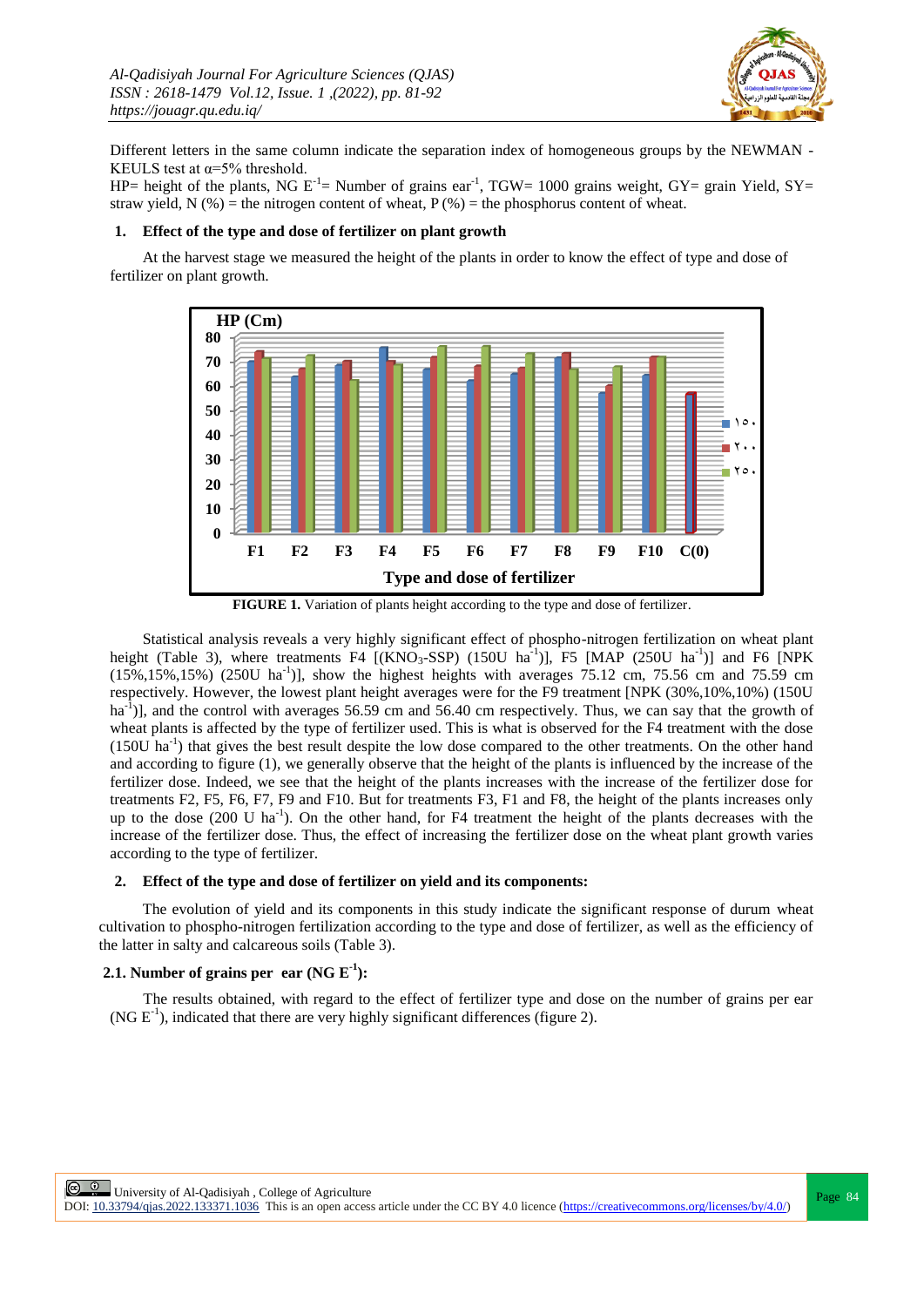



**FIGURE 2.** Variation of NG  $E^{-1}$  according to the type and dose of fertilizer.

 According to the analysis of variance (Table 3), the means of number of grains per ear show that the highest value of NG  $E^{-1}$  relates to the F7 treatment [NPK (13%, 40%, 13%) (250 U ha<sup>-1</sup>)], with an average of 30.1 grain ear<sup>-1</sup>. On the other hand the lowest value is recorded by the control (18.3 grain ear<sup>-1</sup>). This difference clearly reflects the effect of phospho-nitrogen fertilization in salty and calcareous soils. On the other hand, the increase in fertilizer dose (figure 2) has a significant effect on the number of grains per ear, where it can be seen that the NG  $E^{-1}$  rises with the fertilizer dose for the majority of the treatments (F2, F4, F5, F7, F8, F9 and F10). While for the F1 and F3 treatments, the number of grains per ear increases up to the 200 U ha<sup>-1</sup> dose only. But for the F6 treatment, the NG  $E^{-1}$  decreases with increasing fertilizer rate.

#### **2.2. 1000 grains weight (g) (TGW)**

On the one hand, the results obtained as displayed in Figure 3 show that the type and dose of fertilizer has a significant effect on the weight of 1000 grains (TGW**).** The effect is clear on the control treatment without fertilizer, marked by the lowest weight of 1000 grains (39.27g). This shows the positive effect of phosphonitrogen fertilization in salty and calcareous soils.



**FIGURE 3.** Variation of 1000 grains weight according to the type and dose of fertilizer.

On the other hand, and according to the statistical analysis (Table 3), the highest TGW is observed for the F10 treatment [NPK (4%, 20%, 25%) (250U ha<sup>-1</sup>)], with an average of 52.2g. It can also be seen from these results that the weight of 1000 grains increases with the increase in the fertilizer dose for the treatments F2, F4, F5, F7, F8, F9 and F10. But treatments F1 and F3 are negatively affected by the high dose of fertilizer (250U ha-<sup>1</sup>). For treatment F6, the opposite result is observed. Indeed, the TGW decreases with the increase in fertilizer dose.

**Page 85**<br>
Page 85 DOI:  $10.33794$ /qjas.2022.133371.1036 This is an open access article under the CC BY 4.0 licence (https://creativecommons.org/licenses/by/4.0/)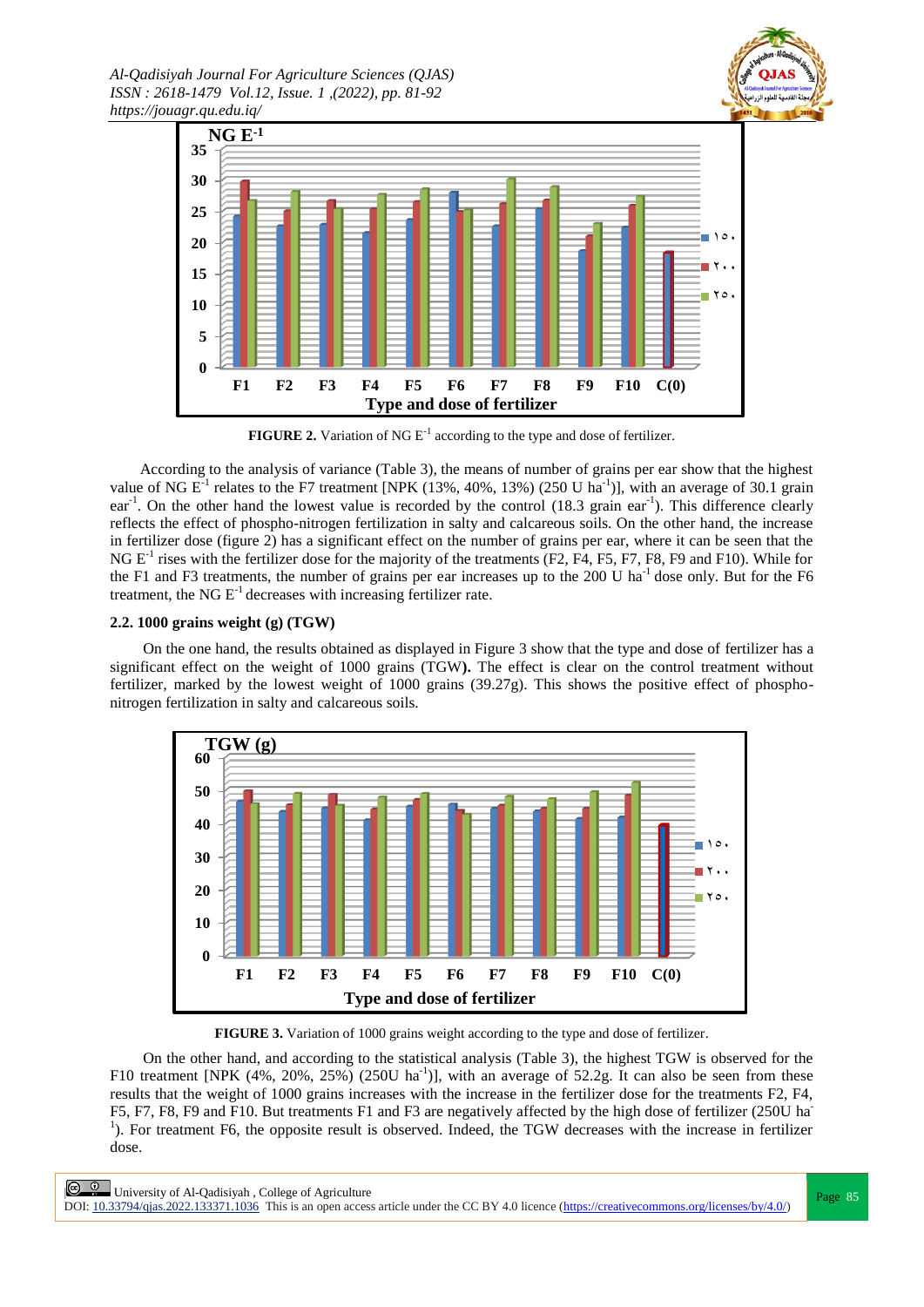

# **2.3. Grain yield (GY) (quintal h-1 )**

The comparison of the means for the effect of fertilizer type and dose on wheat crop grain yield (Table 3) shows that treatments F6 [NPK (15%,15%,15%) (150U ha<sup>-1</sup>)], and F10 [NPK (4%, 20%, 25%) (250U ha<sup>-1</sup>)], constitute the first homogeneous group, with averages  $30.18q$  ha<sup>-1</sup> and  $29.98$  q ha<sup>-1</sup> respectively. However, the lowest yield is given by the control with a yield of  $(14.31q \text{ ha}^{-1})$ . This shows the effective contribution of phospho-nitrogen fertilization on the grain yield of the durum wheat crop. Furthermore, the effect of the fertilizer dose depends on the type of fertilizer where the best yield is observed to be given by the  $150U$  ha<sup>-1</sup> dose (F6) and the  $250U$  ha<sup>-1</sup> dose (F10). It is also observed that the yield increases with the increase of fertilizer dose for the treatments (F2, F4, F5, F7, F8, F9 and F10), but this yield is reduced with the increase of the fertilizer dose for the F6 treatment. The F1 and F3 treatments are negatively affected by high fertilizer dose (250 U ha<sup>-1</sup>).



**FIGURE 4.** Variation of Grain Yield according to the type and dose of fertilizer.

## **2.4. Straw yield (SY) (quintal ha-1 )**

As noted earlier, the importance of phospho-nitrogen fertilization on the growth and yield and its components, of the durum wheat crop in both saline and carbonate conditions, also has an important effect on the straw yield (figure 5).



**FIGURE 5.** Variation of Straw Yield according to the type and dose of fertilizer.

According to the analysis of variance (Table 3), it can be seen that the type and dose of fertilizer have a very highly significant average effect on straw yield. The highest yields are obtained by the treatments F4 [(KNO<sub>3</sub>-SSP) (150U ha<sup>-1</sup>)] and F6 [NPK (15%,15%,15%) (150U ha<sup>-1</sup>)], with averages 80.93q ha<sup>-1</sup> and 80.08q ha<sup>-</sup> <sup>1</sup> respectively, However the lowest yield was obtained by the control (45.76q ha<sup>-1</sup>). It can also be seen that increasing the fertilizer dose leads to increased straw yields for the treatments F2, F5, F6, F7 and F9 (Figure 5). In contrast, the application of the F4 treatment decreases the yield despite the increase in the fertilizer dose. For treatments F1, F3, F8 and F10, the straw yield is negatively affected by the high dose of fertilizer (250U ha<sup>-1</sup>).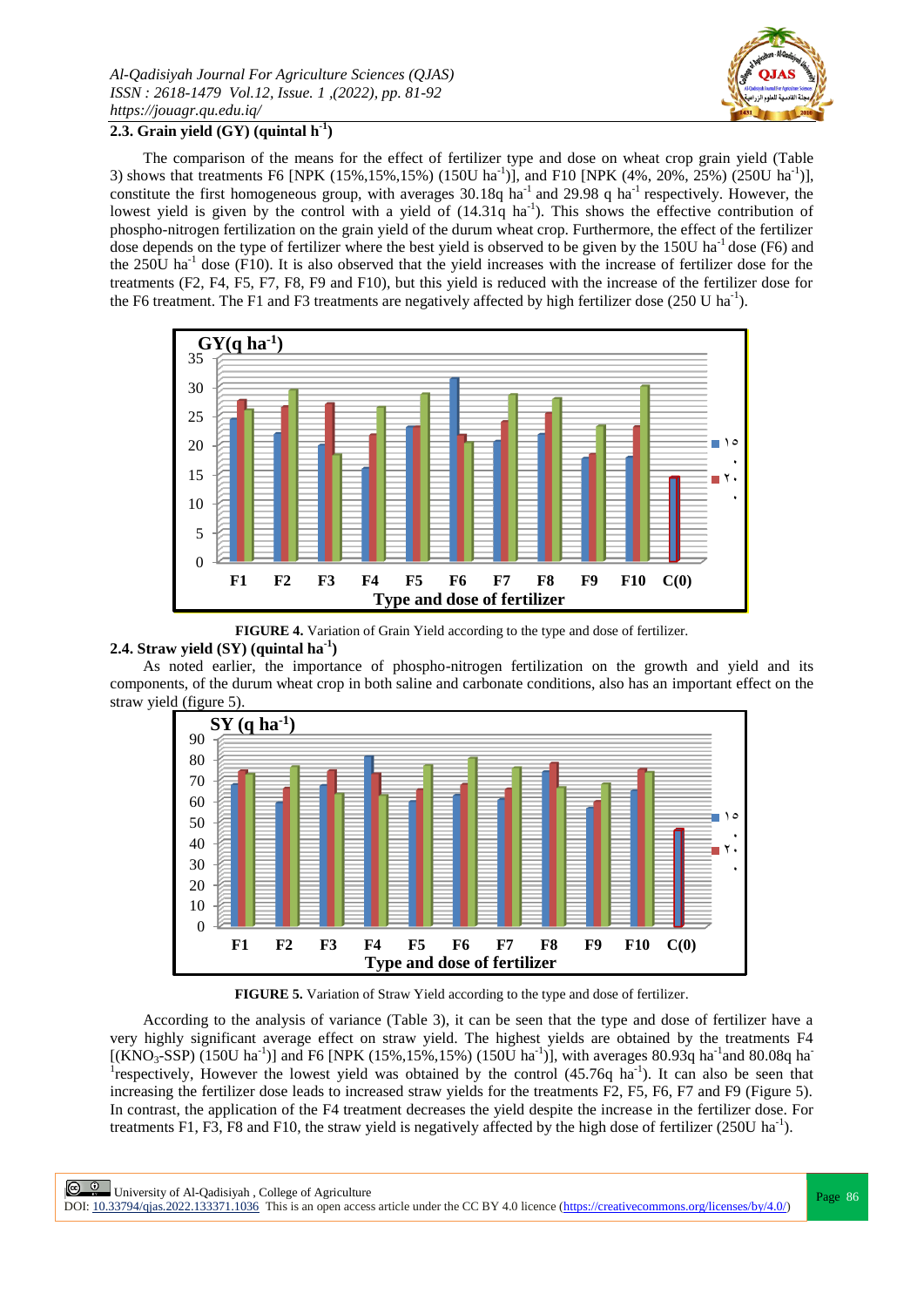

## **3. Effect of the fertilizer type and dose on Nitrogen (N %) and Phosphorus (P %) content of the grains**

## **3.1. Nitrogen (N %) content of the grains**

Phospho-nitrogen fertilization has a positive effect on the nitrogen content of wheat grains. This is clearly shown through the results of figure 6 where the lowest value of the nitrogen content of the grain is recorded by the control treatment without fertilizer (1.2% DM).



**FIGURE 6.** Nitrogen (N %) content by grains according to fertilizer type and dose.

Statistical analysis shows a very highly significant average effect of fertilizer type and dose on grain nitrogen content (Table 3). The highest content is obtained by treatments F2 [(Urea-SSP) (200U ha<sup>-1</sup>) and (250U ha<sup>-1</sup>)] with averages 2.1% DM and 2.07% DM respectively. On the other hand, the effect of the fertilizer dose depends on the type of fertilizer (Figure 6). In fact, the N content of the grains rises with the increase of the fertilizer dose for the treatments F2, F3, F4, F8 and F10. In contrast, for treatments F1, F5, F6, F7 and F9 the N content of grain decreases as the fertilizer dose is increased.

#### **3.2. Phosphorus (P %) content of the grains**

The values of the phosphorus content of wheat grains for treatments F1 to F10 are higher than the control value without fertilizer. This indicates the importance of phospho-nitrogen fertilization in salty and calcareous soil (Figure 7).



**FIGURE 7.** Phosphorus (P %) content by grains according to fertilizer type and dose.

This is also confirmed by the analysis of variance (Table 3), which shows a very highly significant average effect of fertilizer type and dose on the phosphorus content of grain. The highest content is observed for the F1 treatment  $[(Urea-TSP) (150U ha<sup>-1</sup>)]$  with an average of 0.26% DM. The lowest average is observed on the control with an average of (0.19% DM). On the other hand, figure 7 shows that the effect of the fertilizer dose depends on the type of fertilizer used. In fact, we notice that the phosphorus content of the grains increases with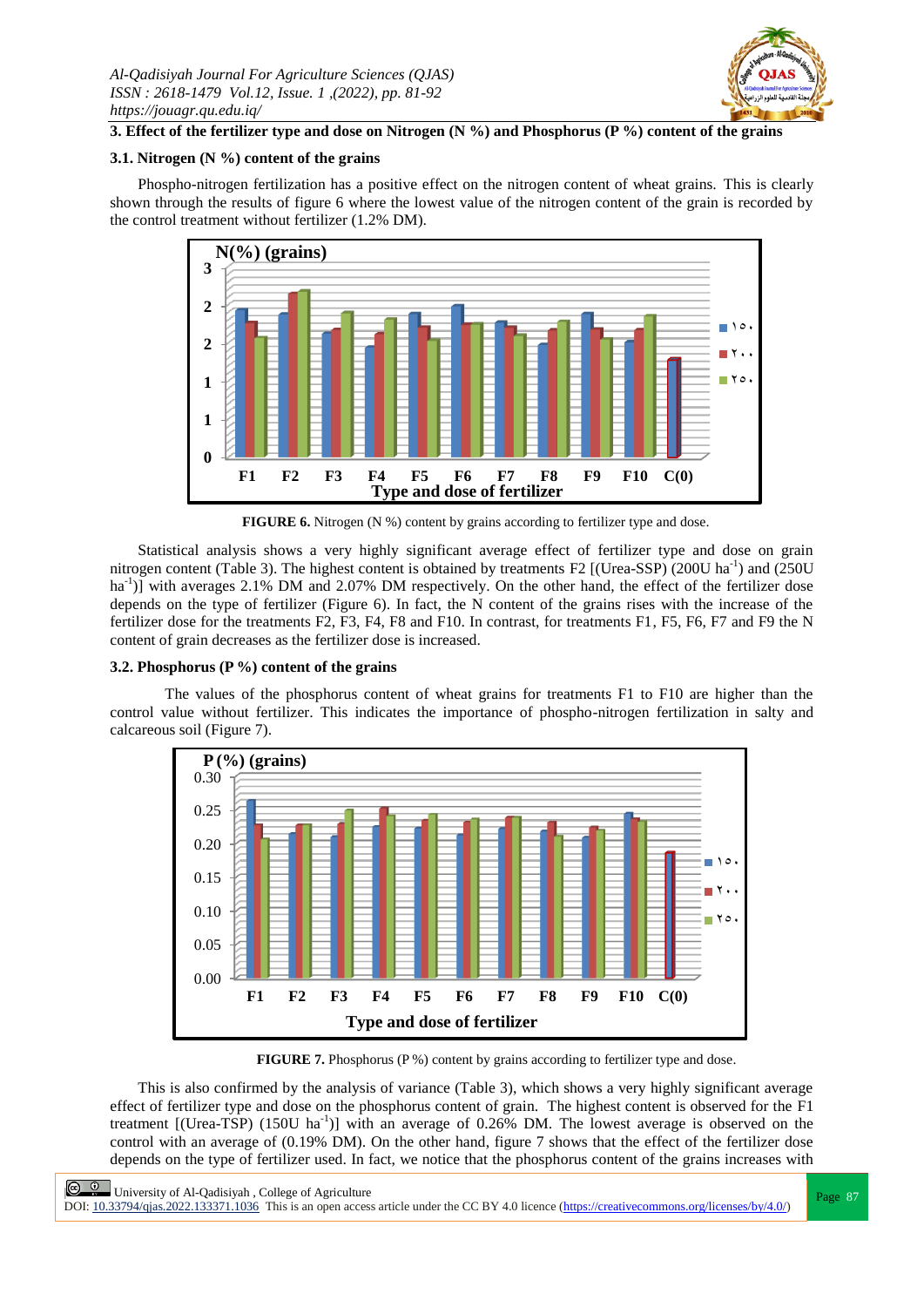

the increase in the fertilizer dose for treatments F2, F3, F5, F6 and F7. But this content decreases with the increase in the fertilizer dose for the F1 and F10 treatments. For treatments F4, F8 and F9, this content decreases in the case of the highest dose  $(250U \text{ ha}^{-1})$ .

# **IV. DISCUSSION**

The results that we obtained through the statistical analysis showed that the phospho-nitrogen fertilization had a very highly significant effect on the entire parameters studied tab 3). But this effect varies according to the type and dose of fertilizer. The effect of some fertilizers on the one hand is positive on the parameters studies, as the results increase with the increase of fertilizer dose. On the other hand, this effect is negative, as we notice that the results reduced with the increase of the fertilizer dose. We also find that the parameters studied are negatively affected by the high dose of fertilizer  $(250U \text{ ha}^{-1})$ .

#### **Plant growth**

Phosphorus and nitrogen are essential minerals for plant growth [27, 28]. According to Aghdam and Samadiyan [29], plants height in cereal increases significantly with the increase in nitrogen application. Arshad et al. [30] and Masmoudi [17] show that applied phosphorus significantly increased the height of plants. Results obtained by Ishete and Tana [31] indicate that N and P fertilizer application increases wheat plant height. According to Prajapati et al [32] the increased availability of phosphorus favored nitrogen fixation and the rate of photosynthesis, resulting in better growth parameters. It seems that the positive effect of fertilizers ( $\text{KNO}_3\text{-SSP}$ ), MAP and NPK (15%,15%,15%) is due to the specific properties of each fertilizer. KNO<sub>3</sub> is characterized by its nitrogen content, immediately available to plants as nitrate, while SSP is rich in sulphur and has a pH below 2 [33]. MAP is soluble and acidic, while NPK (15%,15%,15%) has a high acidifying power. Acidifying fertilizers are therefore very useful in calcareous soils as shown in the case of this study.

## • Number of grains per ear  $(NG E<sup>-1</sup>)$

The number of grains per ear varies significantly depending on the type of fertilizer used [16]. Results from Halilat and Dogar [34]; Moore [35]; Lakab [36]; Mandic et al [37]; Haffaf et al [38] conclude that the number of grains per ear increases significantly with the increasing nitrogen rate. It also increases with increasing phosphorus dose [39]. Furthermore, the results obtained by Khan et al [40] and Kaleem et al [41] show that the highest dose of NP intake produced a maximum number of grains per ear. In addition, NPK (13%, 40%, 13%) is a soluble crystalline fertilizer with high phosphorus (P) content, enriched with trace elements, specially designed to improve root development, stimulate flowering and fruit setting [42].

#### **1000 grains weight (TGW)**

The weight of 1000 grains is one of the components of grain yield, reflecting the good grain quality and mineral feed of the wheat crop. In fact, it reflects the impact of biotic and abiotic stresses on the crop and the harvested product [43].

Several studies (Halilat and Dogar [34]; Halilat [15]; Lakab [36]; Mandic et al [37]; Haffaf et al [38]) have shown that the weight of 1000 grains is negatively affected by nitrogen input. On the other hand, work carried out by (Boukhalfa et al [44]; Mihoub et al [16]; Mihoub and Boukhalfa-Deraoui [26]; Masmoudi [17]) shows that the weight of 1000 grains positively affected by phosphorus input. So, and through the results obtained, we confirm the importance of the combination between phosphate and nitrogen fertilization on the weight of 1000 grains. This is confirmed by the results obtained by Kaleem et al [41], showing that the balanced rate of NP increases the weight of 1000 grains. It also seems that the positive effect of NPK (4%, 20%, 25%) is due to its richness at the same time, in phosphorus, potassium and sulphur [45].

#### **Grain yield (GY)**

Fertilizer is the most important input that contributes significantly to the final wheat yield [26, 41]. According to Masmoudi [17], fertilizer contributed to increased yields in saline conditions. In addition, Chen et al [46] show that the increase in phosphorus application rate has increased grain yield. Ishete and Tana [31] conclude that the increase in the combined fertilizer rate has increased grain yield. According to Aissa and Mhiri [47], there are interactions between nitrogenous and phosphate fertilizers that increase yield. Thus, maximum economic yield is obtained by increasing fertilizer rates [48]. Finally, we can note the remarkable effect of the NPK fertilizer (15%, 15%, 15%) which provided the best grain yield with the low dose. This is due, as already mentioned to its acidifying power and nutritional balance.

#### **Straw yield (SY)**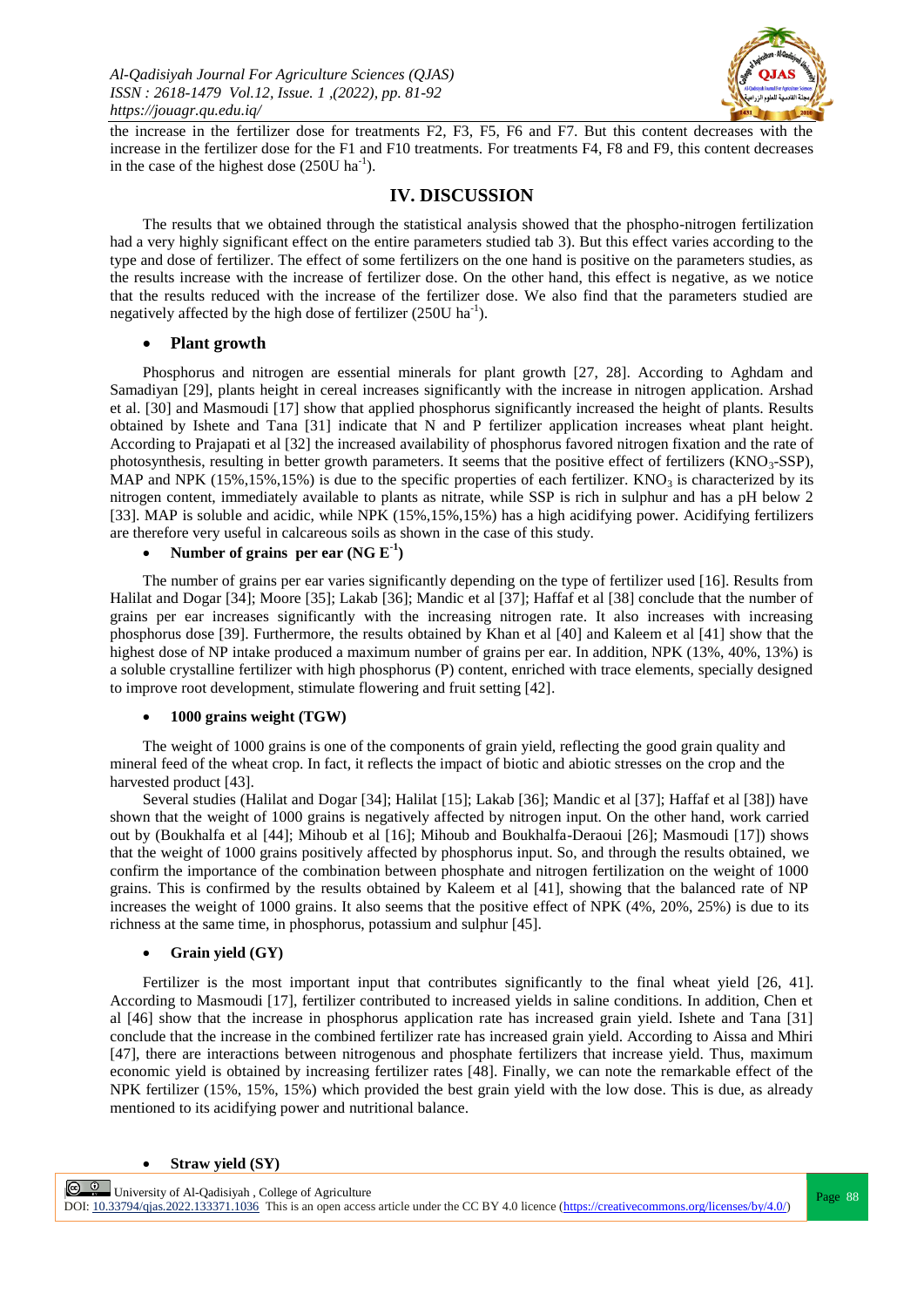

Straw yield increases due to higher nitrogen levels [38, 49 and 50]. Roger et al. [28] and Masmoudi [17] found that the addition of phosphate fertilizer significantly increases straw biomass. Likewise, the results of Tadele Alem and Legese [51] indicate that combined fertilizer has a significant effect on wheat straw yield; this is also evident through the results we obtained. In conclusion, fertilizers  $(KNO<sub>3</sub>-SSP)$  and NPK (15%, 15%, 15%) gave the best plant height and therefore the best straw yield due to the positive characteristics cited above.

#### **Nitrogen (N %) content of the grains**

Nitrogen availability to plants is determined by the form of nitrogen found in a fertilizer [52]. The type and rate of fertilizer applied also has a great influence on the intensity of N uptake [53]. It seems that urea, due to its high nitrogen content and its more or less slow transformation into ammonium and nitrate, ensures prolonged plant feeding, which increases the nitrogen content of the grains.

#### **Phosphorus (P %) content of the grains**

As mentioned above and according to Stanojković et al [53] the type and rate of fertilizer applied have a large impact on the intensity of N and P absorption. There are interactions between nitrogen and phosphate fertilizers which increase yield and improve the solubility and absorption of phosphorus [41, 48]. Thus, the results obtained by Chen et al [46] show that increasing the rate of phosphorus application increases its absorption by the plant. The positive effect of the F1 treatment (Urea-TSP) on the phosphorus content of grain can result from its high phosphorus content and solubility.

# **V. CONCLUSION**

In this work, we studied the use of two types of phospho-nitrogen fertilizer, simple and compound in different forms applied in three doses, in salty and calcareous soil. The results obtained confirm the importance of phospho-nitrogen fertilization for this type of soil. These results also indicate that the effect of phosphonitrogen fertilization on the parameters studied varies according to the type and dose of fertilizer. Indeed, we notice that the best results are obtained by compound fertilizers i) height of the plants: HP = MAP and NPK  $(15\%, 15\%, 15\%)$   $(250U \text{ ha}^{-1})$  and  $(KNO<sub>3</sub>-SSP)$   $(150U \text{ ha}^{-1})$  ii) yield and its components: Number of grains per ear (NG E<sup>-1</sup>) = NPK (13%, 40%, 13%) (250U ha<sup>-1</sup>), 1000 grains weight (TGW) = NPK (4%, 20%, 25%) (250U ha<sup>-1</sup>), grain Yield (GY) = NPK (13%, 40%, 13%) (250U ha<sup>-1</sup>) and NPK (15%, 15%, 15%) (150U ha<sup>-1</sup>), straw yield  $(SY)$  = NPK (15%, 15%, 15%) (250U ha<sup>-1</sup>) and (KNO<sub>3</sub>-SSP) (150U ha<sup>-1</sup>). Compound fertilizers have the centesimal formula/composition ensuring the presence of the major nutrients in each granule. These fertilizers also allow uniform distribution of nutrients in each application because of to the stable quality and the sufficiently uniform size of their granules [27]. The principle of compound fertilizers, which combine in their composition a nitrification retardant, is more interesting. This limits the risk of nitrate leaching [54]. NPK (15%, 15%, 15%) is a fertilizer rich in sulfur, and this high content ensures a prolonged effect of phosphorus and improves nitrogen absorption from the soil and fertilizers [55]. However, the highest nitrogen and phosphorus content of the grains is obtained with simple fertilizers,  $N=$  (Urea-SSP) with the dose (200 and 250 U ha<sup>-1</sup>), and  $P = (Urea-TSP)$  with the dose  $(150U ha<sup>-1</sup>)$ .

The most relevant results in this study are the achievement of better grain and straw yields with the lowest dose of NPK fertilizer (15%, 15%, 15%), as well as a better plant height and straw yield with the lowest dose of  $(KNO<sub>3</sub>-SSP)$  fertilizer. Finally, we suggest the use of compound NPK fertilizer (15%, 15%, 15%) especially for wheat grain production and (KNO<sub>3</sub>-SSP) fertilizer especially for growth and biomass production.

# **REFERENCES**

- [1] [Gruhn, P.; F. Goletti and M. Yudelman. 2000. Integrated Nutrient Management, Soil Fertility, and Sustainable Agriculture: Current Issues and Future Challenges. Food, Agriculture, and the Environment Discussion. BRIEF. p. 32.
- [2] Foth, H.D. and B.G. Ellis. 1997. Soil fertility. Taylor & Francis. Second Edition. p. 285.
- [3] Richard, G. 2016. The Basics of Soil Fertility. Shaping our relationship to the soil. Basic guide. Fibl. p. 32.
- [4] Khan, T.O. 2013. Soils. Principes, Properties and Management. Springer (Edit). p. 263.
- [5] Durand, J.H. et P. Simonneau. 1961. Travaux des sections pédologie et agrologie. Contribution à l"étude des sols irrigués. Bulletin N° 6. p. 27.
- [6] Jiao, W.; W. Chen; A.C. Chang and A.L. Page. 2012. Environnemental risks of trace elements associated with long-term phosphate fertilizers applications: A review. Environmental Pollution, 168: 44-53. http://doi.org/10.1016/j.envpol.2012.03.052.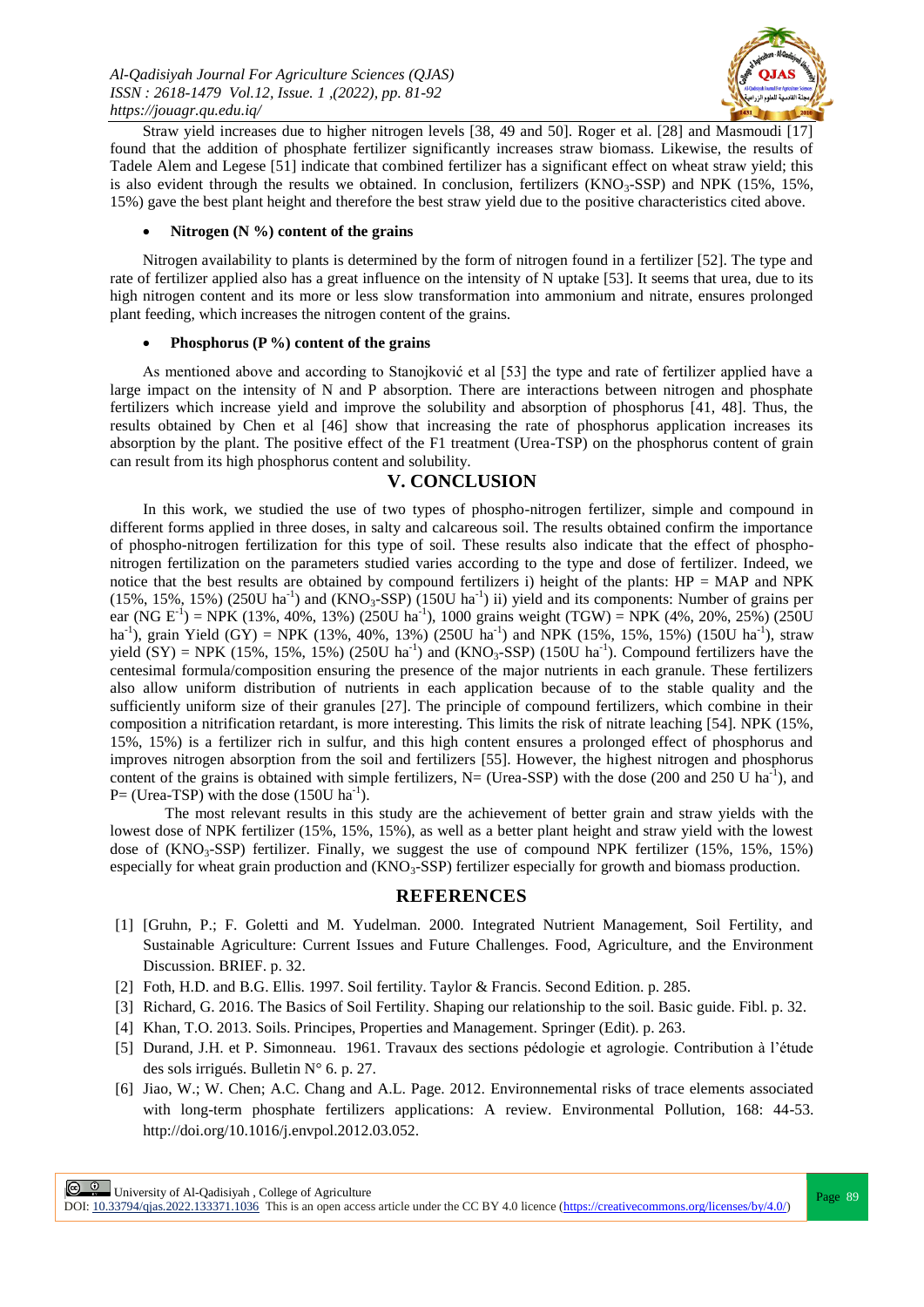

- [7] Brar, B.S.; J. Singh; G. Singh and G. Kaur. 2015. Effects of Long Term Application of Inorganic and Organic Fertilizers on Soil Organic Carbon and Physical Properties in Maize–Wheat Rotation. Agronomy, 5(2): 220-238. https://doi.org/10.3390/agronomy5020220.
- [8] Yang, R.; S. Yongzhong and Q. Yang. 2015. Crop Yields and Soil Nutrients in Response to Long-Term Fertilization in a Desert Oasis. Soil Fertility & Crop nutrition, 107(1): 83-92. [https://doi.org/10.2134/agronj14.0002.](https://doi.org/10.2134/agronj14.0002)
- [9] Shabani, G.; M.R. Chaichi; M.R. Ardakani; J.K. Friedel and K. Khavazi. 2017. Effect of different fertilizing and farming systems in annual medic (Medicagoscutellata "Robinson") on soil organic matter and nutrients status. Acta agriculturae Slovenica, 109(1): 5-13. https://doi.org/10.14720/aas.2017.109.1.01.
- [10]Ali, N.S. and B.H.A. Al-Ameri. 2015. Agronomic efficiency of Zn-DTPA and boric acid fertilizers applied to calcareous Iraqi soil. The Iraqi Journal of Agricultural Sciences, 46(6): 1117-1122.
- [11]Melkamu, H.S.; M. Gashaw and H. Wassie. 2019. Effects of different blended fertilizers on yield and yield components of food barley (HordeumvulgareL.) on nitisols at hulla district, southern Ethiopia. Acad Res J Agri Sci. Res, 7(1): 49-56. http://doi.org/10.14662/ARJASR2018.113.
- [12]Halitim, A. 1988. Sol des régions Aride d"Algérie. OPU (Edit). p. 384.
- [13]Taffouo, V.D. ; L. Meguekam ; M. Kenne; E. Yayi ; A. Magnitsop; A. Akoa and A. Ourry. 2008. Germination et accumulation des métabolites chez les Références Bibliographiques plantules de légumineuses cultivées sous stress salin. Agronomie Africaine, 20(2): 129–139.
- [14]Jamagne, M. et A. Ruellan. 2009. Les principaux sols du monde. Lavoisier (Edit). p. 225.
- [15]Halilat, M.T. 2004. Effect of Potash and Nitrogen Fertilization on Wheat under Saharan Conditions. IPI regional workshop on Potassium and Fertigation development in West Asia and North Africa. Rabat, Morocco. p. 16.
- [16]Mihoub, A.; H. Cheloufi et N. Boukhalfa-Deraoui. 2012. Dynamique du phosphore dans le système solplante (cas du blé dur) en conditions agro-climatiques sahariennes. BioRessources, 2(2): 70-78.
- [17]Masmoudi, A. 2019. Effects of phospho-potassic fertilization on wheat culture irrigated with saline water. Ponte, International Journal of Sciences and Research, 75(8): 86-97. <http://doi.org/10.21506/j.ponte.2019.8.6>
- [18]Ben Khaled, L.; M. Ouarraqie et E. Zid. 2007. Impact du NaCl sur la croissance et la nutrition de la variété de blé dur Massa cultivée en milieu hydroponique. Acta Botanica Gallica, 154 (1): 101-116. [https://doi.org/10.1080/12538078.2007.10516047.](https://doi.org/10.1080/12538078.2007.10516047)
- [19]Masmoudi, A.; A. Hemeir et M. Benaissa. 2014. Impacts de la concentration et du type de sel sur le potentiel germinatif et la production de biomasse chez l"orge (Hordeum Vulgare). Courrier du Savoir, 18:95-101.
- [20]Masmoudi, A. 2016. Effect of NaCl in presence of calcium and potassium on germination and growth of durum wheat (Triticum durum L.). International Journal of Agriculture and Environmental Research, 2(6): 1822-1834.
- [21]Anonyme. 2020. Notice technique des céréales. Profert. 5ème Edition. p. 68.
- [22]Belaid, D. 2013. Algérie: fertilisation phosphatée en grande culture, aspects physiologiques et agronomiques. Tome 1. Edition (2015). p. 172.
- [23]Guimeur, K et D. Barkat. 2014. Conséquence d"un apport gypseux en présence de la matière organique sur quelques paramètres essentiels du sol et du blé dur (Triticum turgidum L.).Courrier du Savoir, 18: 123-128.
- [24]Leytem, A.B. and R.L. Mikkelsen. 2005. The Nature of Phosphorus in Calcareous Soils. Better Crops, 89(2): 11-13.
- [25]Boukhalfa-Deraoui, N.; L. Hanifi-Mekliche; A. Mekliche; A. Mihoub and M. Daddibouhoun. 2015. [Effect](https://www.cabdirect.org/cabdirect/abstract/20153225745)  [of phosphorus application on durum wheat in alkaline sandy soil in arid condition of Southern Algeria.](https://www.cabdirect.org/cabdirect/abstract/20153225745) Asian journal of crop science, 7(1): 61-71.
- [26]Mihoub, A. and N. Boukhalfa-Deraoui. 2014. Performance of different phosphorus fertilizer types on wheat grown in calcareous sandy soil of El-Menia, Southern Algeria. Asian Journal of crop Science, 6(4): 383- 391.<https://scialert.net/abstract/?doi=ajcs.2014.383.391>
- [27]FAO. 2003. Les engrais et leurs applications. 4ème édition, Rome. p. 77.

**Page 90**<br>
Page 90 University of Al-Qadisiyah, College of Agriculture<br>
Page 90

DOI:  $10.33794$ /qjas.2022.133371.1036 This is an open access article under the CC BY 4.0 licence (https://creativecommons.org/licenses/by/4.0/)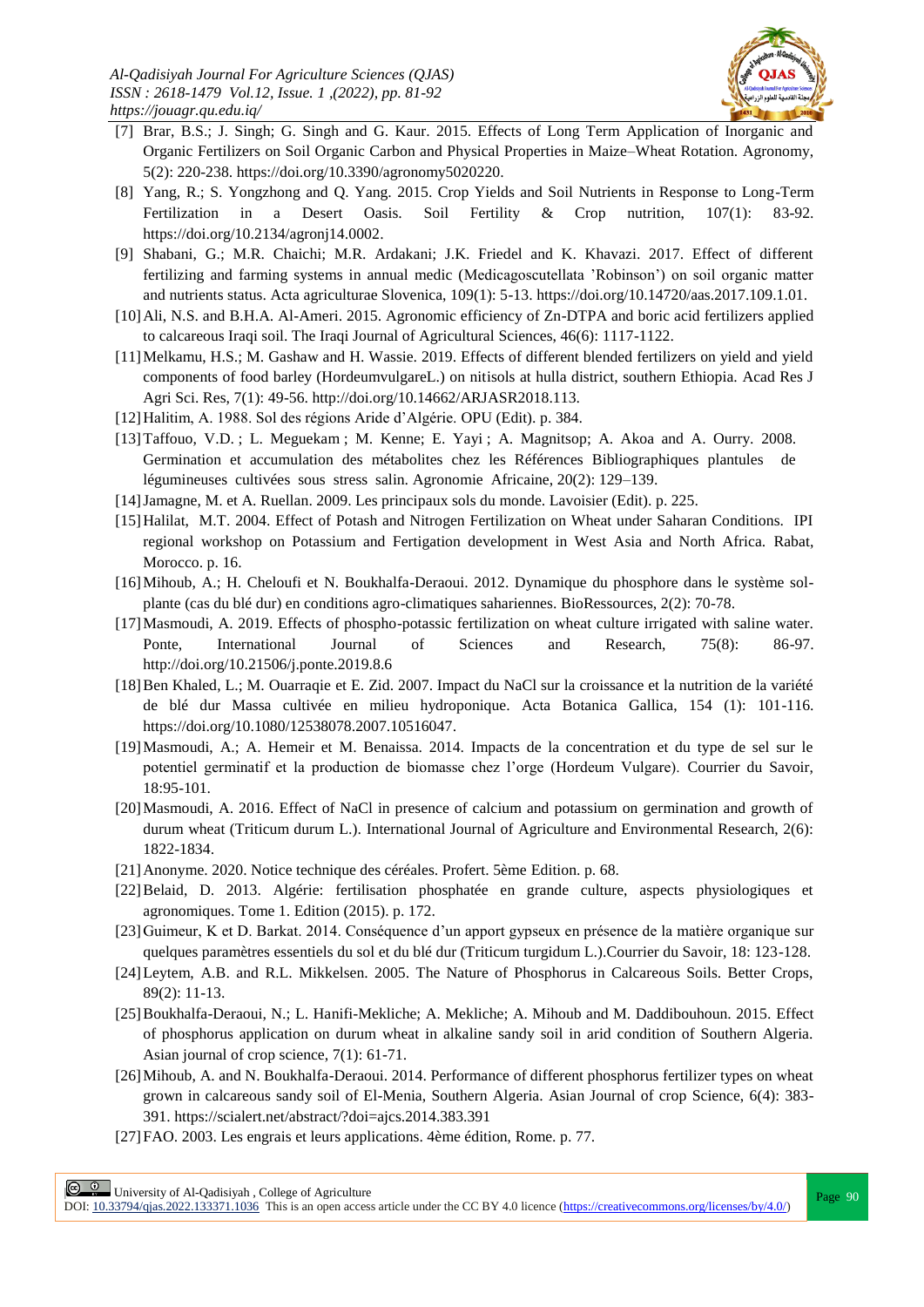

- [28]Roger, A.; S. Pluchon; J.C. Yvin; M. Benbrahim; L. Kremer and S. Sinaj. 2016. Effets d'un nouvel engrais phosphaté sur la nutrition et le rendement du blé. Production végétale, 7(8): 316–321.
- [29]Aghdam, S.M. and F. Samadiyan. 2014. Effect of nitrogen and cultivars on some of traits of barley (HordeumVulgare L.). Advanced Biological and Biomedical Research, 2(2): 295-299.
- [30] Arshad, M.; M. Adnan; S. Ahmed; A. Khan; I. Ali; M. Ali; A. Ali; A. Khan; M.A. Kamal; F. Gul and M.A. Khan. 2016. Integrated Effect of Phosphorus and Zinc on Wheat Crop. American-Eurasian J, Agric and Environ, Sci, 16(3): 455-459. http://doi.org/ 10.5829/idosi.aejaes.2016.16.3.12887.
- [31]Ishete, T.A. and T.Tana. 2019. Growth, yield component and yield response of durum wheat (Triticum Turgidum L. var. Durum) to blended NPS fertilizer supplemented with N rates at ArsiNegelle, Central Ethiopia. African Journal of Plant Science, 13(1): 9-20. http://doi.org/10.5897/AJPS2018.1697.
- [32]Prajapati, B.J.; N. Gudadhe; R. Gamit Andhv and J. Chhaganiya. 2017. Effect of integrated phosphorus management on growth, yield attributes and yield of chickpea. Fmg. &Mngmt, 2(1): 36-40. http://doi.org/10.5958/2456-8724.2017.00006.6.
- [33]International Plant Nutrition Institute (Ipni). 2018. Les sources spécifiques des éléments nutritifs. N° 10. www. ipni.net. consultées le 10/05/.2021.
- [34]Halilat, M.T. et M.A. Dogar. 1999. Influence de la fertilisation azotée et potassique sur le comportement du blé en zones sahariennes. Annales de l'INA El-Harrach, 20 (1 et 2): 18-28.
- [35]Moore, G.A. 2001. Soil guide: a handbook for understanding and managing agricultural soils. Agriculture Western Australia. p. 375.
- [36]Lakab, R. 2012. Effet de la fertilisation azotée sur la culture du blé dur (Triticum durumDesf.) variété « bousselam » et sur la décomposition de la matière organique en semis direct dans la région semi-aride de Sétif. Mémoire Maj. Sétif. p. 134.
- [37]Mandic, V.; V.Krnjaja; Z.Tomic; Z. Bijelic, A. Simic; D. Ruzic Muslic and M.Gogic. 2015. Nitrogen fertilizer influence on wheat yield and use efficiency under different environmental conditions. chilean journal of Agricultural Research, 75(1): 92-97. http://dx.doi.org/10.4067/S0718-58392015000100013
- [38]Haffaf, H. ; N. Benkherbache ; R. Benniou et M. Saoudi. 2016. Étude de la fertilisation azotée appliquée pour la production de semences du blé dur Triticum durum (variété waha) en zone semi-aride (M"sila). Revue Agriculture, 1: 272 – 277.
- [39]Islam, S.; Saif Ullah; M.M. Anjum; A. Nawab; A. Bilal and A. Saad. 2017. Impact of Various Levels of Phosphorus on Wheat (CV.PIRSABAK-2013). Environmental Sciences & Natural Resources, 6 (5): 106- 11. http://doi.org/10.19080/IJESNR.2017.06.555696.
- [40]Khan, P.; M. Imtiaz; M. Aslam; S.K.H. Shah; Nizamuddin; M.Y. Memon and S.U. Siddiqui. 2008. Effect of different nitrogen and phosphorus ratios on the performance of wheat cultivar "KHIRMAN. Sarhad J, Agric, 24(2): 234-239.
- [41]Kaleem, S.; M. Ansar; A.M. Anjum; A. Sher; G. Ahmad and M. Rashid. 2009. Effect of phosphorus on the yield and yield components of wheat variety "INQLAB-91" under rainfed conditions. Sarhad J, Agric, 25(1): 21-24.
- [42]Gregorio, M. 2009. ENGRAIS CE, Engrais soluble NPK avec des oligoéléments chélatés (13-40-13). Fiche technique JISA, N°9: p. 1.
- [43]Ben Mbarek, K. et M. Boubaker. 2017. Manuel des grandes cultures: Les céréales. Edition : Universitaires européennes. p. 198.
- [44]Boukhalfa-Deraoui, N.; M. Halilat et A. Mekliche. 2011. Effet d"un apport de phosphore sur une culture de blé tendre conduite en conditions irriguées. Bio-Ressources, 1(1): 39-46.
- [45]Société de fertilisants d"algerie (Fertial) edition. 2017. Manuel: Utilisation des engrais. p. 96.
- [46]Chen, Y.; T. Zhou; C. Zhang; K. Wang; J. Liu; J. Lu and K. Xu. 2015. Rational Phosphorus Application Facilitates the Sustainability of the Wheat/Maize/Soybean Relay Strip Intercropping System. PLoS ONE, 10(11): 1-16[. https://doi.org/10.1371/journal.pone.0141725.s001](https://doi.org/10.1371/journal.pone.0141725.s001)
- [47]Aissa, A.D. et A. Mhiri. 2002. Fertilisation phospho-potassique du blé dur en culture intensive en Tunisie. Cah, d"études recher. Franco/Agri, 11(6): 391-397.
- [48]Brown, C.J.; J. Bagg; I. Mcdonald et K. Reid. 2009. Guide agronomique des grandes cultures. Ontario (Edit), p. 279.

 $\frac{\odot}{\textrm{1}}$  University of Al-Qadisiyah , College of Agriculture

DOI:  $10.33794$ /qjas.2022.133371.1036 This is an open access article under the CC BY 4.0 licence (https://creativecommons.org/licenses/by/4.0/)